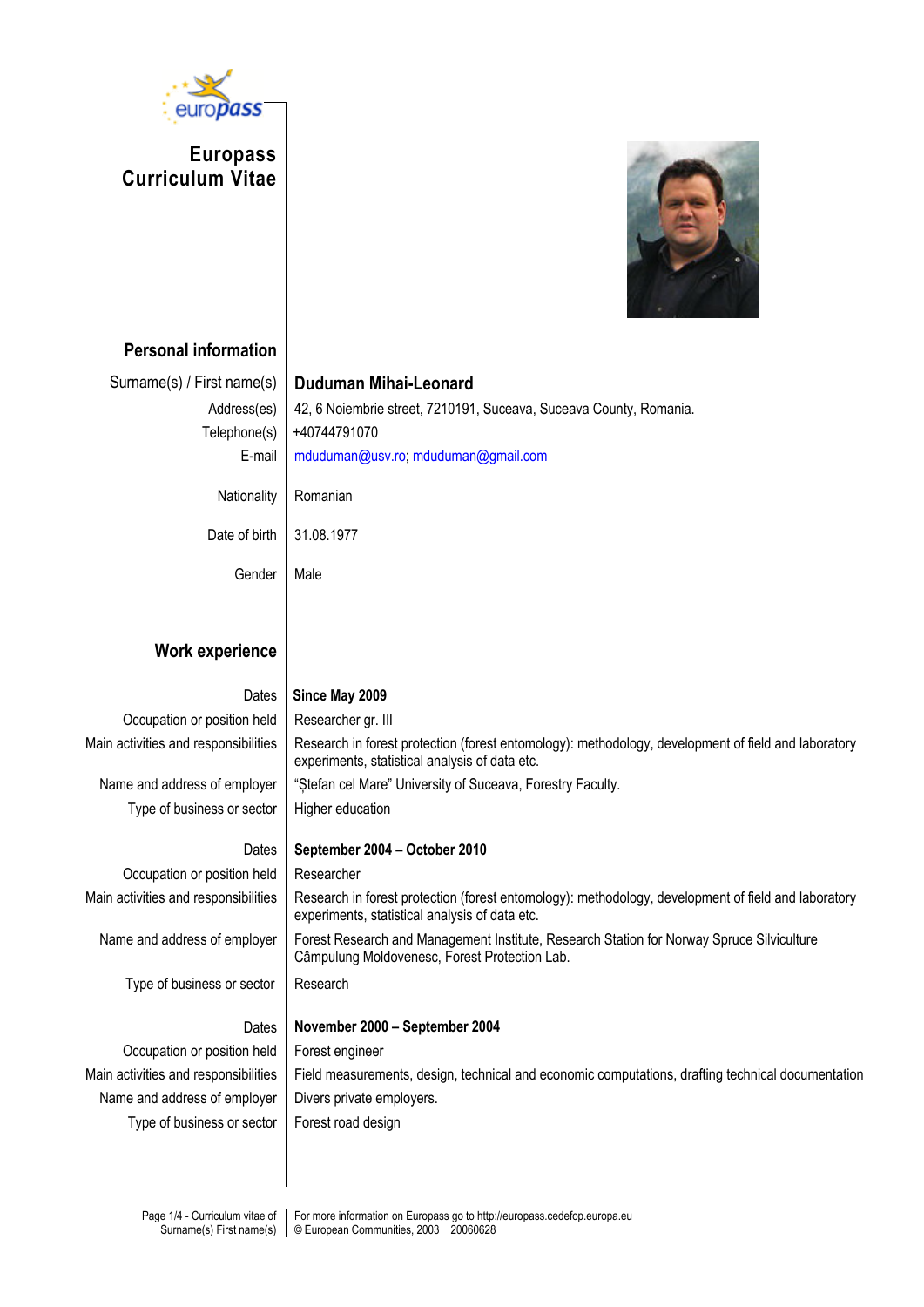| <b>Education and training</b>                                                       |                                                                                                                                                                                       |                |                    |                   |                |         |  |  |
|-------------------------------------------------------------------------------------|---------------------------------------------------------------------------------------------------------------------------------------------------------------------------------------|----------------|--------------------|-------------------|----------------|---------|--|--|
| Dates                                                                               | October 2001 - September 2009                                                                                                                                                         |                |                    |                   |                |         |  |  |
| Title of qualification awarded                                                      | PhD, Specialization: Silviculture, Forest Protection<br>Thesis title: Ips typographus I. and Hylobius abietis I. response to the various combinations of the<br>synthetic attractants |                |                    |                   |                |         |  |  |
| Principal subjects/occupational skills<br>covered                                   | Forest Protection, Forest Ecology, Insect Ecology                                                                                                                                     |                |                    |                   |                |         |  |  |
| Name and type of organisation<br>providing education and training                   | Transilvania University of Brașov, Romania                                                                                                                                            |                |                    |                   |                |         |  |  |
| Dates                                                                               | December 2005                                                                                                                                                                         |                |                    |                   |                |         |  |  |
| Title of qualification awarded                                                      | Certificate                                                                                                                                                                           |                |                    |                   |                |         |  |  |
| Principal subjects/occupational skills<br>covered                                   | Research project management                                                                                                                                                           |                |                    |                   |                |         |  |  |
| Name and type of organisation<br>providing education and training                   | Forest Research and Management Institute and The Bucharest Academy of Economic Studies                                                                                                |                |                    |                   |                |         |  |  |
| Dates                                                                               | October 1995 - June 2000                                                                                                                                                              |                |                    |                   |                |         |  |  |
| Title of qualification awarded<br>Principal subjects/occupational skills<br>covered | Graduate in Forestry                                                                                                                                                                  |                |                    |                   |                |         |  |  |
| Name and type of organisation<br>providing education and training                   | Stefan cel Mare University of Suceava, Faculty of Forestry                                                                                                                            |                |                    |                   |                |         |  |  |
| Mother tongue(s)                                                                    | Romanian                                                                                                                                                                              |                |                    |                   |                |         |  |  |
| Other language(s)                                                                   | English, French                                                                                                                                                                       |                |                    |                   |                |         |  |  |
| Self-assessment                                                                     |                                                                                                                                                                                       | Understanding  | <b>Speaking</b>    |                   |                | Writing |  |  |
| European level (*)                                                                  | Listening                                                                                                                                                                             | Reading        | Spoken interaction | Spoken production |                |         |  |  |
| Language                                                                            | B <sub>2</sub>                                                                                                                                                                        | B <sub>2</sub> | B <sub>2</sub>     | <b>B1</b>         | B <sub>2</sub> |         |  |  |
| Language                                                                            | A <sub>2</sub>                                                                                                                                                                        | A2             | A <sub>1</sub>     | A1                | A1             |         |  |  |
|                                                                                     | (*) Common European Framework of Reference for Languages                                                                                                                              |                |                    |                   |                |         |  |  |
| Technical skills and competences                                                    | Excellent abilities in coordinating and organizing research activities.                                                                                                               |                |                    |                   |                |         |  |  |
|                                                                                     | Excellent cooperation with the related departments.                                                                                                                                   |                |                    |                   |                |         |  |  |
| Computer skills and competences                                                     | Office software; Corel Draw; AutoCad; divers photo software; statistical analysis software (XLStat,<br>Statistica etc);                                                               |                |                    |                   |                |         |  |  |
| Driving licence                                                                     | B and Tr. category.                                                                                                                                                                   |                |                    |                   |                |         |  |  |
| <b>Additional information</b>                                                       | More than 20 studies and scientific articles                                                                                                                                          |                |                    |                   |                |         |  |  |
| <b>Annexes</b>                                                                      | List of research projects; List of papers                                                                                                                                             |                |                    |                   |                |         |  |  |

 $2000$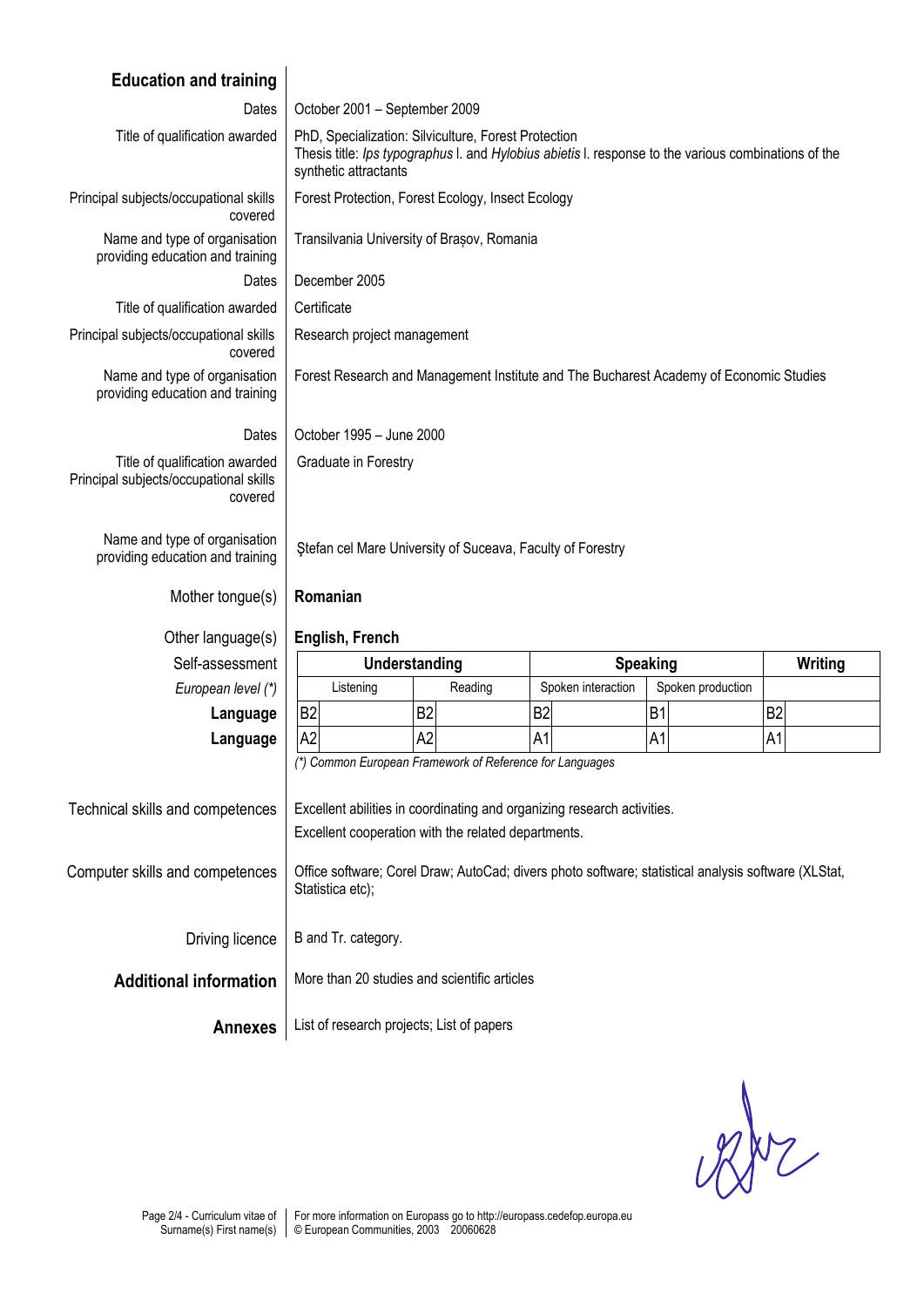|    | <b>Project title</b><br>1. Research aimed at quantifyingthe Hylobius abietis attack<br>risk in resinous cultures and<br>establish safeguards against the risk level - Phase II                                                  | <b>Periods</b><br>2004-2005 | Role<br>Assistant<br>researcher                       | <b>Beneficiary</b><br>National Forest Agency;            |
|----|---------------------------------------------------------------------------------------------------------------------------------------------------------------------------------------------------------------------------------|-----------------------------|-------------------------------------------------------|----------------------------------------------------------|
|    | 2. Technical assistance on quantifying Hylobius abietis<br>attack risk and protective measures in differentiating<br>resinous cultures of Forestry Department of<br>Suceava                                                     | 2004-2006                   | Assistant<br>researcher                               | National Forest Agency;                                  |
| 3. | Technical assistance on the detection, prognosis and<br>pest Pristiphora abietina in spruce stands outside the<br>area of Forestry Department of Suceava                                                                        | 2005                        | Assistant<br>researcher                               | National Forest Agency;                                  |
|    | 4. Research on biology, prognosis and pest control of<br>Pristiphora abietina.                                                                                                                                                  | 2006-2007                   | Scientific<br>researcher                              | National Forest Agency;                                  |
|    | 5. Study on identification of invasive alien insect species in<br>Romania                                                                                                                                                       | 2006-2009                   | Scientific<br>researcher                              | Ministry of Agriculture,<br>Forest and Rural Development |
|    | 6. Research concerning the response of lps typographus<br>and Hylobius abietis adults to different release rates<br>of alpha-pinene in combination with the aggregation<br>pheromone, and with ethanol respectively             | 2007-2008                   | Scientific<br>researcher                              | <b>CNCSIS National Programe</b>                          |
|    | 7. Rehabilitation technology functionality spruce ecosystem<br>s affected by biotic factors disturbing                                                                                                                          | 2006-2008                   | Scientific<br>researcher                              | <b>CEEX National Programe</b>                            |
|    | 8. Sustainable management of forest ecosystems in the<br>context of global environmental changes.                                                                                                                               | 2009-2011                   | Scientific<br>researcher                              | National Programe, cod PN<br>09460201                    |
| 9. | Evaluation of forest biodiversity in representative<br>protected areas, as a benchmark for<br>sustainable forestry management of cultivated trees                                                                               | 2009-2011                   | Scientific<br>researcher                              | National Programe, cod PN<br>09460203                    |
|    | 10. FP7 Collaborative Project MOTIVE (Models for<br>Adaptative Forest Management), Call ID: FP7-<br>ENV.2008.6.2.1.6. Development of adaptive forest<br>management models                                                       | 2009-2013                   | Scientific<br>researcher gr. III                      | European Union/FP7                                       |
|    | (http://www.silvic.usv.ro/motive/)<br>11. Role of the Norway Spruce volatile substances upon Ips<br>typographus and Ips duplicatus bark beetles<br>response to aggregative pheromones.<br>(http://www.silvic.usv.ro/suvmofips/) | 2010-2012                   | Scientific<br>researcher gr. III,<br>project director | UEFISCDI (RU-PostDoc)<br>National Programe               |
|    | 12. Sustainability of short-term rotation cultures of trees on<br>marginal lands (STRoMA)<br>(http://www.silvic.usv.ro/stroma/)                                                                                                 | 2012-2015                   | Scientific<br>researcher gr. III,<br>WP coordinator   | UEFISCDI (Parteneriate)<br>National Programe             |
|    | 13. Tree level forest planning using remote sensing data<br>(RemoteForest)                                                                                                                                                      | 2012-2015                   | Scientific<br>researcher gr. III                      | UEFISCDI (Parteneriate)<br>National Programe             |
|    | 14. FP7 FORMIT (Forest Management Strategies to<br>Enhancee the Mitigation Potential of European<br>Forests) Collaborative project - Large-scale<br>integrating project, Grant agreement no.: 311970                            | 2012-2015                   | Scientific<br>researcher gr. III                      | European Union/FP7                                       |